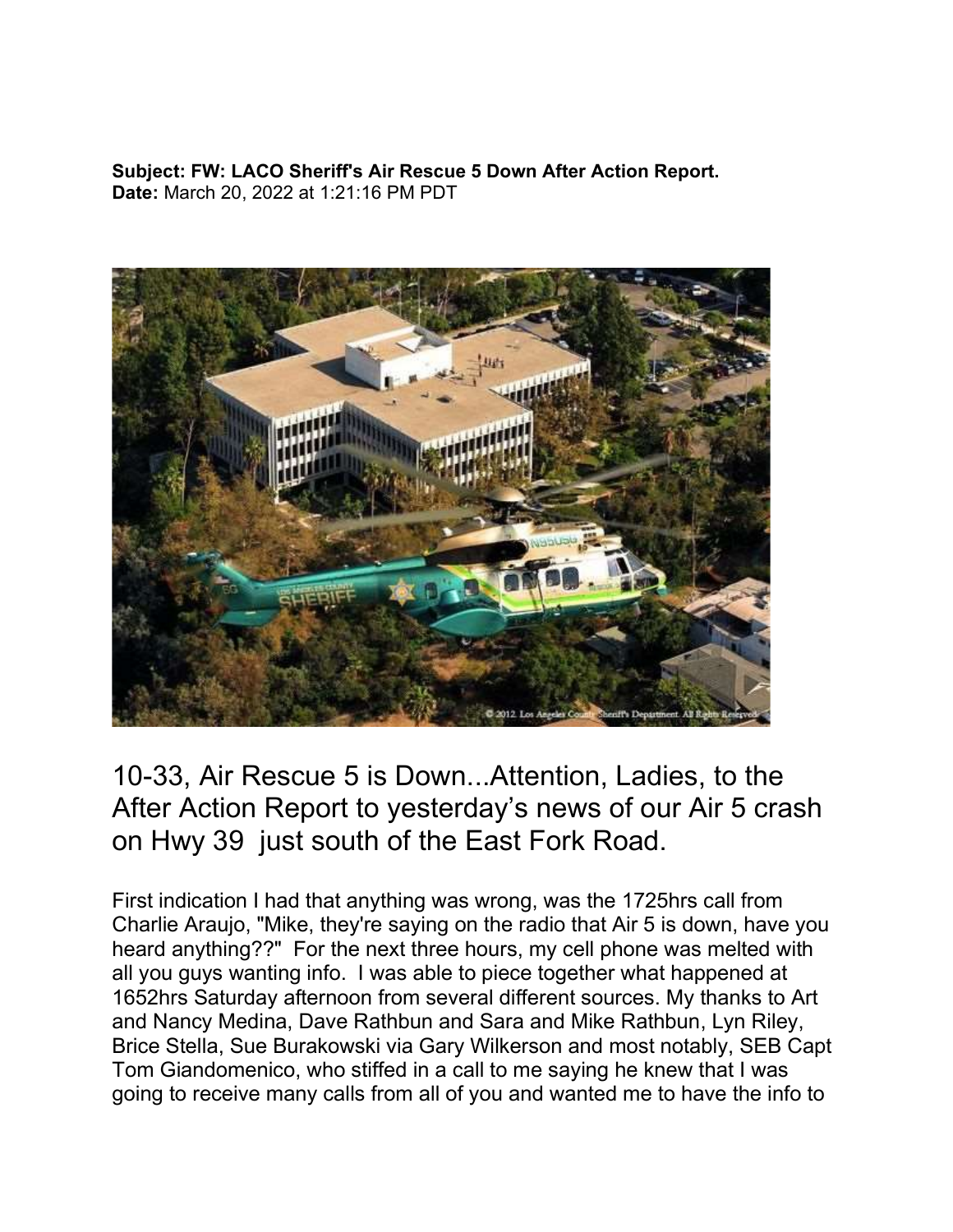pass along. Just like Air 5 when we were still flying the S-58T, we could rescue the world, pulling entire families out of a car over and no one would ever know. But, hoist one horse out of a ditch, and we were National News. Samey-same, yesterday, Air 5 went National as evidenced by Mike Centofante in Gilbertsville, Kentucky, calling me," Mike, is that Air Rescue 5 on the news I'm looking at crashed on it's side?" and Bobby Murcott, in Port St. Lucie, Florida, calling me with the question that puts it all into context, "Mike, WTF?" So, here's what I know that's up to date as of this morning.

Air Rescue 5 was responding to a call from County Fire re: a Veh roll-over on Hwy 39 just south of the East Fork. They were attempting to land in a small turnout but raised so much dust, they experienced a brownout which limited their visibility. The Air 5 Driver, Russel Helbing, was bringng it down when, Blang! Catastrophic main rotor blade strike on a oak tree branch and the bird rolled up in a ball. Checking the attached photos, they wound up one bounce shy of going 200 feet over the cliff and into the Morris Dam Reservoir. Sheriff Villanueva was correct when he said their survival was nothing short of a miracle. Air 5 2nd seat, Brian Marr, suffered lumbar compression fxs, a scapula fx and a cranial bleed, Air 5 Driver, Russell Helbing, lumbar compression fxs, a facial fx and also a cranial bleed but less severe than Brian's. Paramedic Crew Chief, Kamal Ahmed, sitting in the hatchway, sustained fx ribs and some facial and arm burns from being tethered but still ejected from the aircraft and slammed into the bird's jet engine exhaust manifold as it rolled. Slammed into the exhaust manifold?...Can you spell Holy Shit! The two paramedics, Garrick Twedt and Richard Diliberti, got banged up, but if you remember the motivational poster that states: Fate whispers to the Warrior, "You cannot withstand the storm" and the warrior whispers back, "I am the storm" More specifically, the calm eye of the storm as everything is turning to shit around you, (and, if you are on my list, most of you will bear me out with this, as you have all been there, and done that at one time or another) when things seem to slow down, and you can hear that little voice in your head, "Well, hello, Mr. Reaper, how are you today?" and you realize that you've seen him often enough, that he has become your friend. It has happened to me way more than once while flying Air 5, or diving black water, and when I walked into that liquor store 211 at San Antonio and Union in NWK. My old partner, Bill Kroll, and I have told our stories to my son, Mike, and I know it's happened to him in Iraq and on the job here, also. Warriors, Richard and Garrick, both became the storm, and despite their injuries, worked their way forward to the pilots, shut down the still running engines and extricated both Russell and Brian from the cockpit. I think one of the paramedics ripped his bicep and tricep muscle while pulling them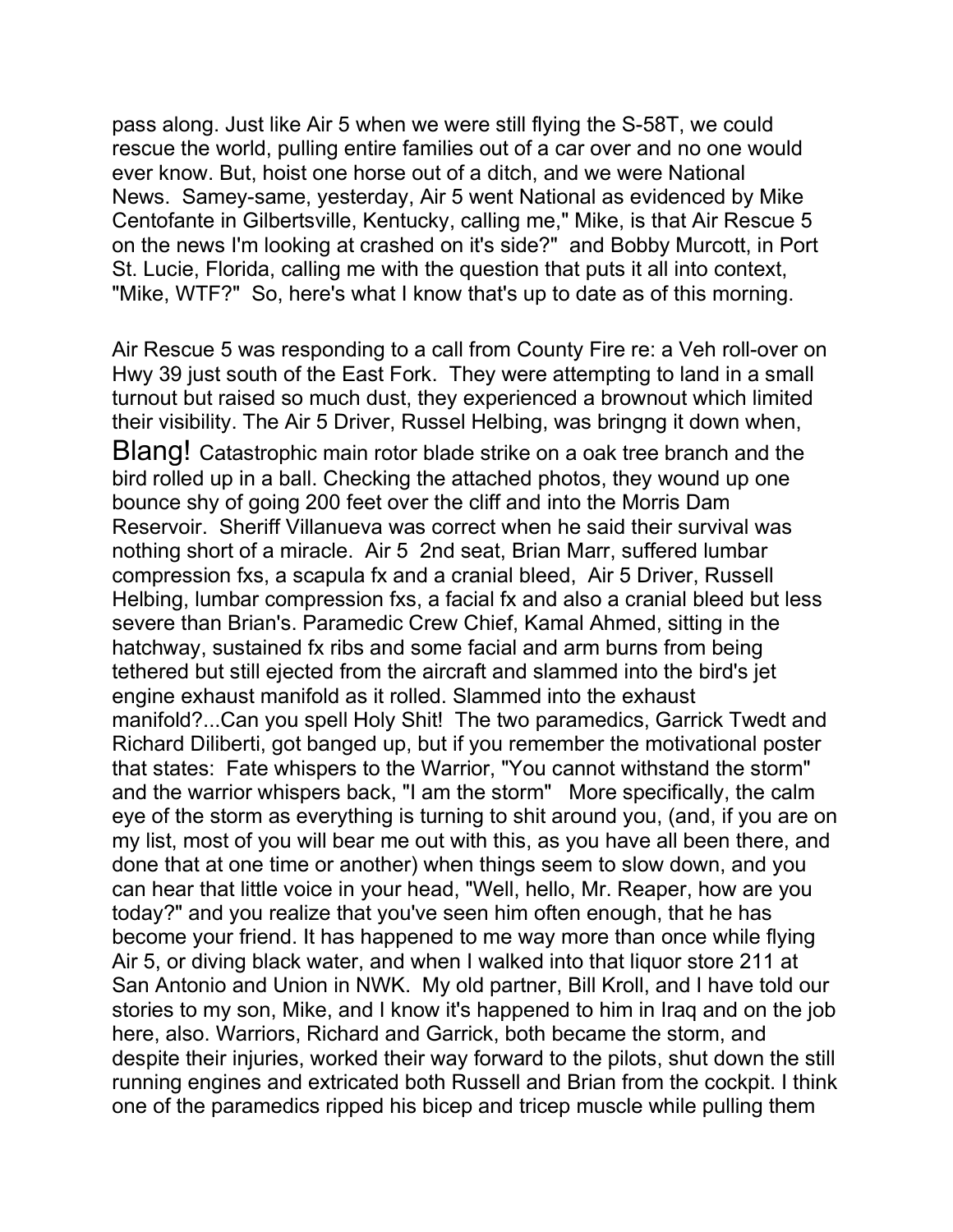out but I don't know which one and this info is subject to change. I know our Capt. Amiel would have said, "Hey, they are paramedics, it's their job." But, no. Warriors and nothing short of "My brothers need me, I will stand with them"...Heroic! (But, you Air 5 Drivers still owe them a case of brewskies) Everyone is going to be okay, but the hospital kept both pilots and the crew chief overnight for observation, with Brian Marr in ICU re: the cranial bleed. SEB's Lt. Oscar Barragan, who lives in Glendora, was able to get to the scene in less than 20 minutes and helped secure all the weapons on board the aircraft. The Red Team with Bob (Smitty) Smith's son, Andrew, is pulling security at the hospital.

And, for LACO FD Capt. Sara Rathbun, who would know everyone onboard the two FD Air Squads that responded and transported our Air Crew to the Pomona Valley Hospital Trauma 1 Center, please...THANK them from all of us that work to keep LA County residents safe, for being there for us at the time we most desperately needed them.

Until further info becomes available, that's all I got! Any of you boyz can text or call me with questions if you wish.

Semper Fi, Airborne All The Way, and...Goodnight, Chesty, Wherever You Are.

-M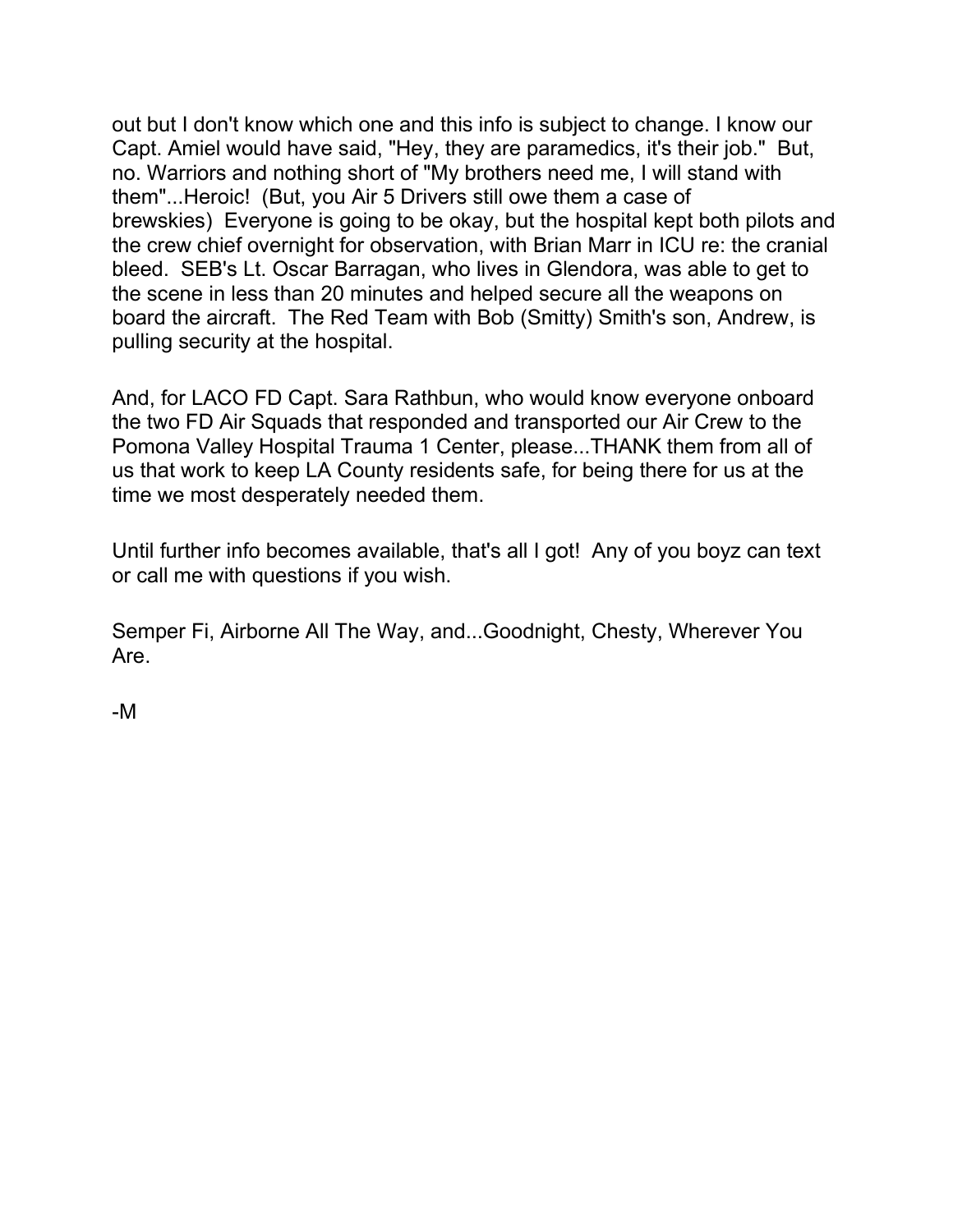